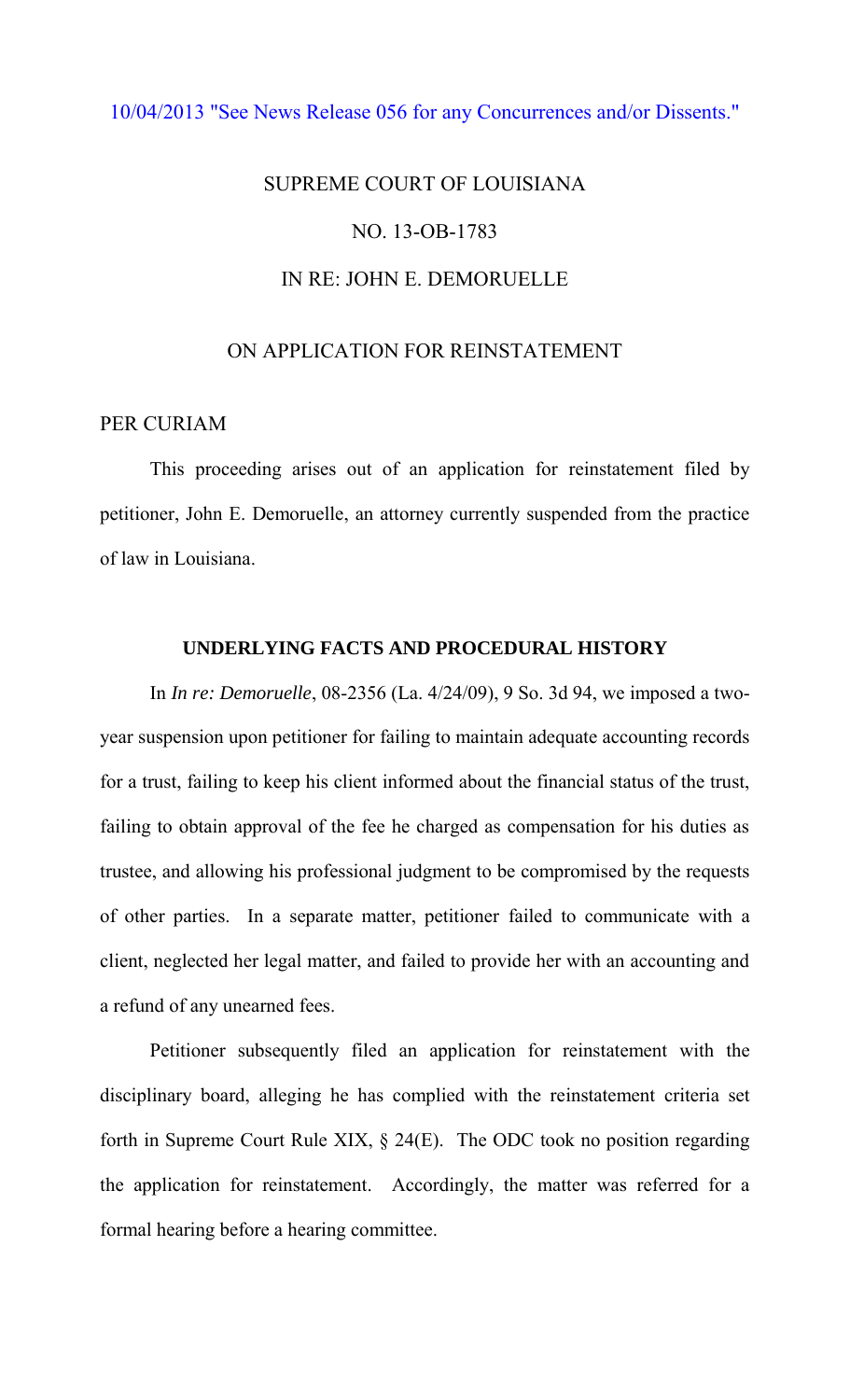Following the hearing, the hearing committee recommended that petitioner be reinstated to the practice of law, subject to conditions. Neither petitioner nor the ODC objected to the hearing committee's recommendation.

 After considering the record in its entirety, we will adopt the committee's recommendation and reinstate petitioner to the practice of law. As found by the committee, the record provides clear and convincing evidence of petitioner's compliance with the reinstatement criteria. Under these circumstances, petitioner has shown that he possesses the requisite competence, honesty, and integrity to be reinstated to the practice of law. Nevertheless, we find further precautions are warranted to insure that the public will be protected upon petitioner's return to practice. *See* Supreme Court Rule XIX, § 24(J).

Accordingly, we will grant the petition for reinstatement and reinstate petitioner to the practice of law, subject to the following conditions:

- 1. Petitioner shall limit his practice to criminal defense law with the Allen Parish Public Defender's Program and civil cases involving property matters, successions, and notary work; and
- 2. A supervising attorney shall monitor petitioner's law practice for compliance with trust account rules, accounting procedures, and office management.

Any failure of petitioner to comply with these conditions may be grounds for immediately placing him on interim suspension.

#### **DECREE**

 Upon review of the recommendation of the hearing committee, and considering the record, it is ordered that John E. Demoruelle, Louisiana Bar Roll number 4860, be immediately reinstated to the practice of law in Louisiana, subject

2